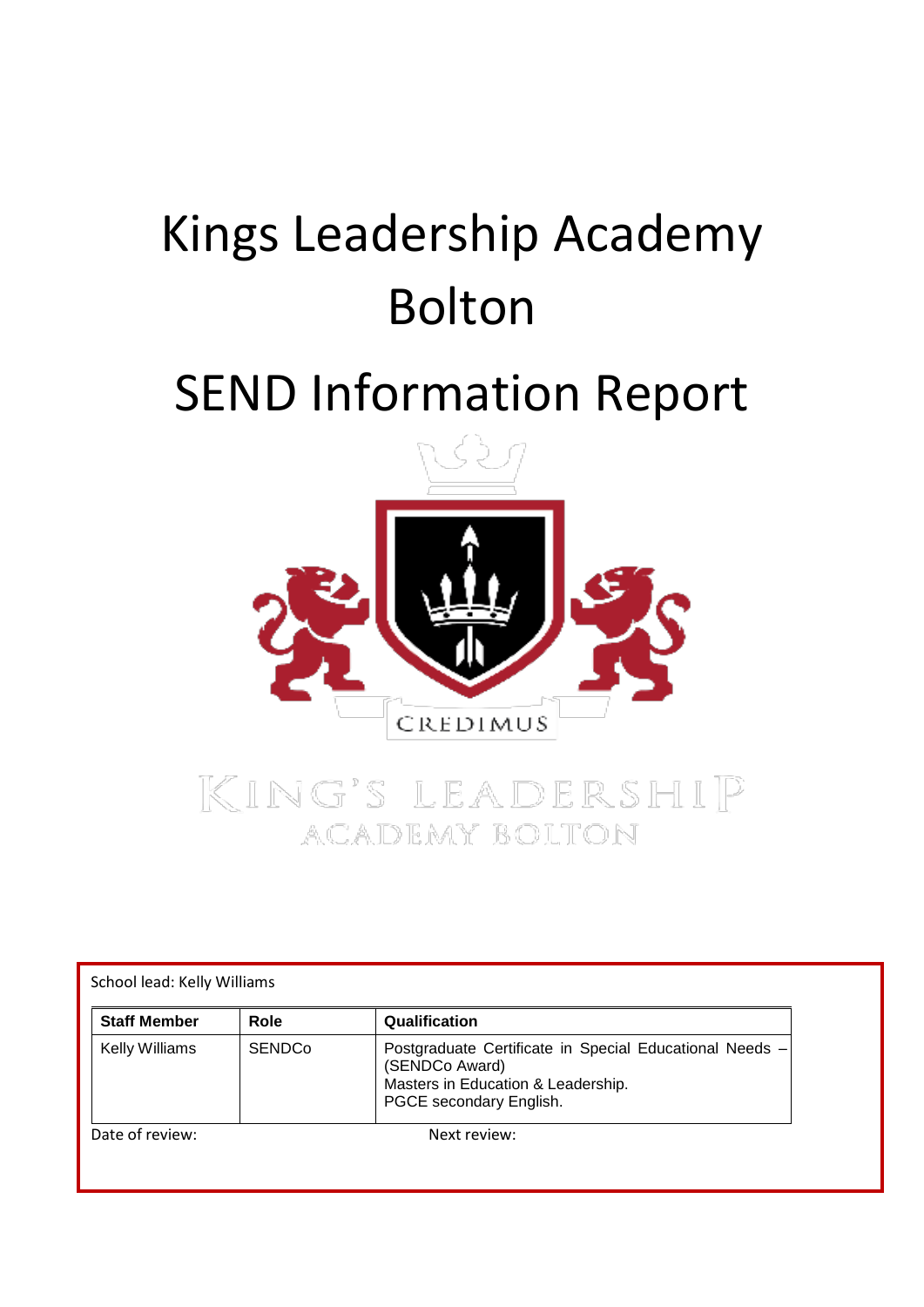#### **How does KLAB support pupils with SEND needs?**

The Inclusion Register at King's Leadership Academy Bolton although unique in its approach is not unique in its outcome and sits comfortably with the governments document 'Achievement for All'. All young people are entitled to an education regardless of their barriers that enables them to make progress so that they;

- achieve their best
- become confident living fulfilling lives, and
- make a successful transition into adulthood, whether into employment, further or higher education training.

At Kings Leadership Academy Bolton our vision for SEND is that, 'Our vision for SEND is that SEN does not mean less able therefore, all SEN students deserve the same aspirational Teaching and learning as all other students, which is forward-thinking and focuses on students as leaders of the future, rather than simply nurturing SEND pupils'. Whilst students are exposed to the same curriculum as all students, the adaptations for SEND students should be child centered and individualised'. We achieve this by:

- By supporting the transitions between KS2 to adulthood, including meeting with parents and SEN evenings prior to students joining KLAB
- An 'ASPIRE bootcamp' which ensures all students are given an extended period of transition to learn the school's routines
- A broad and balanced curriculum which looks not only at students academic abilities but opportunities for enrichment and leadership in other areas
- By entitlement to stretch and challenge, regardless of starting points
- By supporting students in their understanding their own strengths and value, removing the stigma and anxieties our cohort of students may at sometimes perceive.
- By challenging disablist language through discussion and a consistent behaviour policy.

#### **School objectives in line with our Trust SEND policy:**

- 2.1. The Great Schools Trust has a 6 core values for SEND:
- 1 The Great Schools Trust emphasises a 'person centred approach' which supports the resilience and wellbeing of our students. We value student and parental engagement thereby sustaining a welcoming, effective and inclusive school culture.
- 2.2. Our schools aim to provide an inclusive, supportive and positive learning environment. We aim to support all SEND learners to have the confidence and self esteem to aim high, achieve their aspirations and maximise their full potential.
- 2.3. High quality teaching, differentiated for individual students is the first step in responding to all learners including those that have SEND. We believe that additional intervention and support cannot compensate for a lack of inclusive

'quality first' teaching.

2.4. Our teachers have high expectations of all learners and aim to be fully equipped with the skills, enthusiasm and supportive attitude allowing our students to overcome any barriers to learning. We use individual support strategies outlined on a SEND 'Learner Profile' and provide access to additional, targeted teacher input where needed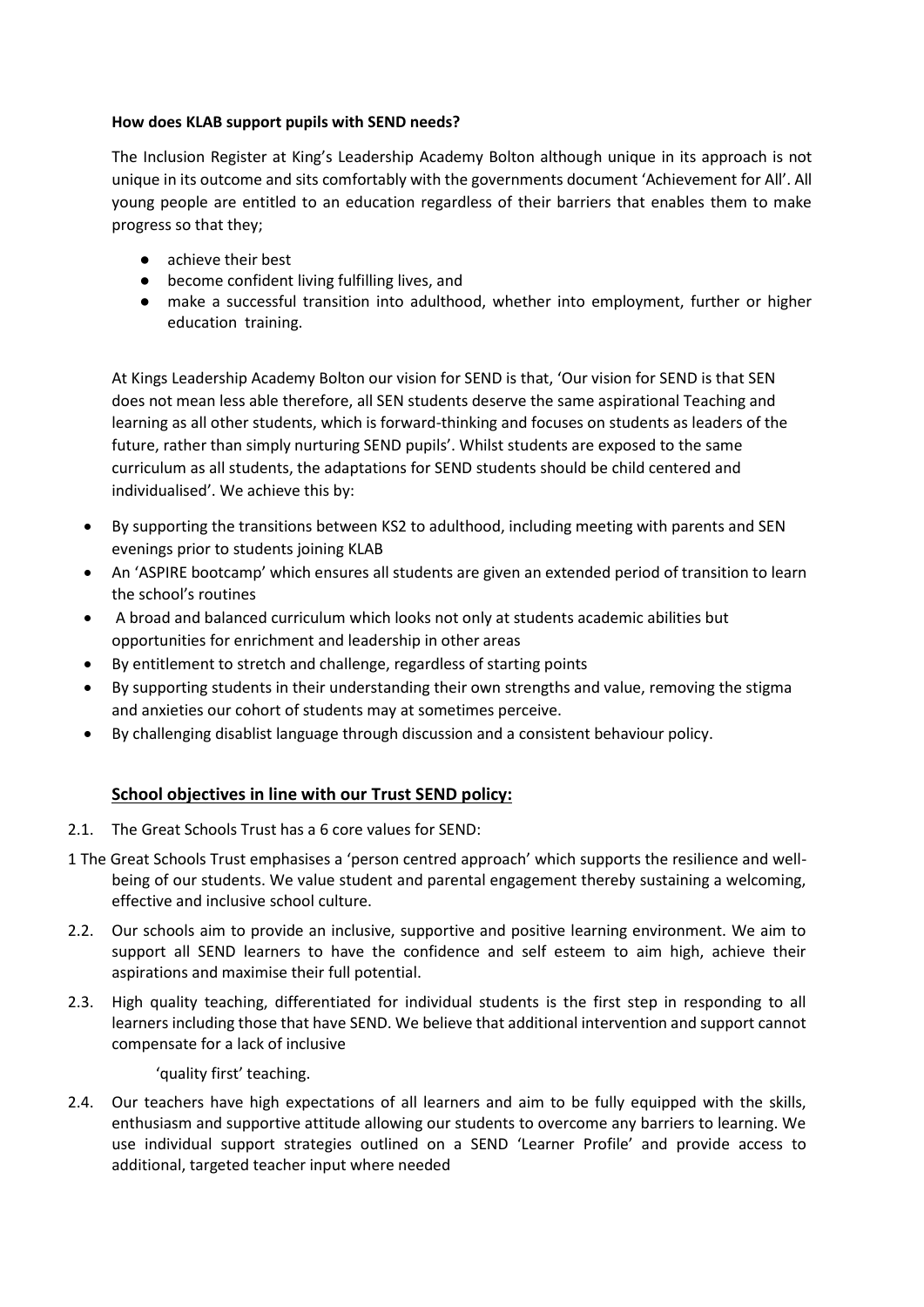- 2.5. We have a clear SEND identification and assessment approach to ensure standardised entry and exit criteria is used to identify additional needs at the earliest possible stage. We aim to make effective use of external partnerships including links with primary schools and other specialist professionals.
- 2.6. Our SENCOs aim to promptly implement effective targeted support and provision for learners identified as SEND to improve the long-term outcomes for all our learners. We aim to use a graduated approach to 'Assess, Plan, Do, Review' the support and interventions in place for our SEND Learners.

#### **SEND – An Overview**

The Code of Practice states "teachers are responsible and accountable for the progress and development of pupils in their class, including where pupils access support from teaching assistants or specialist staff. High quality teaching, differentiated for individual pupils, is the first step in responding to pupils who have or may have SEN. Additional intervention and support cannot compensate for a lack of good quality teaching.' Teaching such pupils is therefore a whole school responsibility, requiring a whole school response.

A child or young person has special educational needs if they have a learning difficulty or disability, which calls for special educational provision to be made for him or her. The code of practice has the following definition:

A child of compulsory school age or a young person has a learning difficulty or disability if he or she;

- has a significantly greater difficulty in learning than the majority of others of the same age, or
- has a disability which prevents or hinders him or her from making use of educational facilities of a kind generally provided for others of the same age in mainstream schools or mainstream post 16 institution

Special educational provision is 'educational provision that is additional to or different from that made generally available' for other young people of the same age in school.

Although the needs of young people often cross more than one 'area of need', the COP uses for main categories of need:

#### **Communication and interaction**

Children and young people with speech, language and communication needs (SLCN) have difficulty in communicating with others. This maybe because they have difficulty saying what they want to, understanding what is being said to them or they do not understand or use social rules of communication. The profile for every child with SLCN is different and needs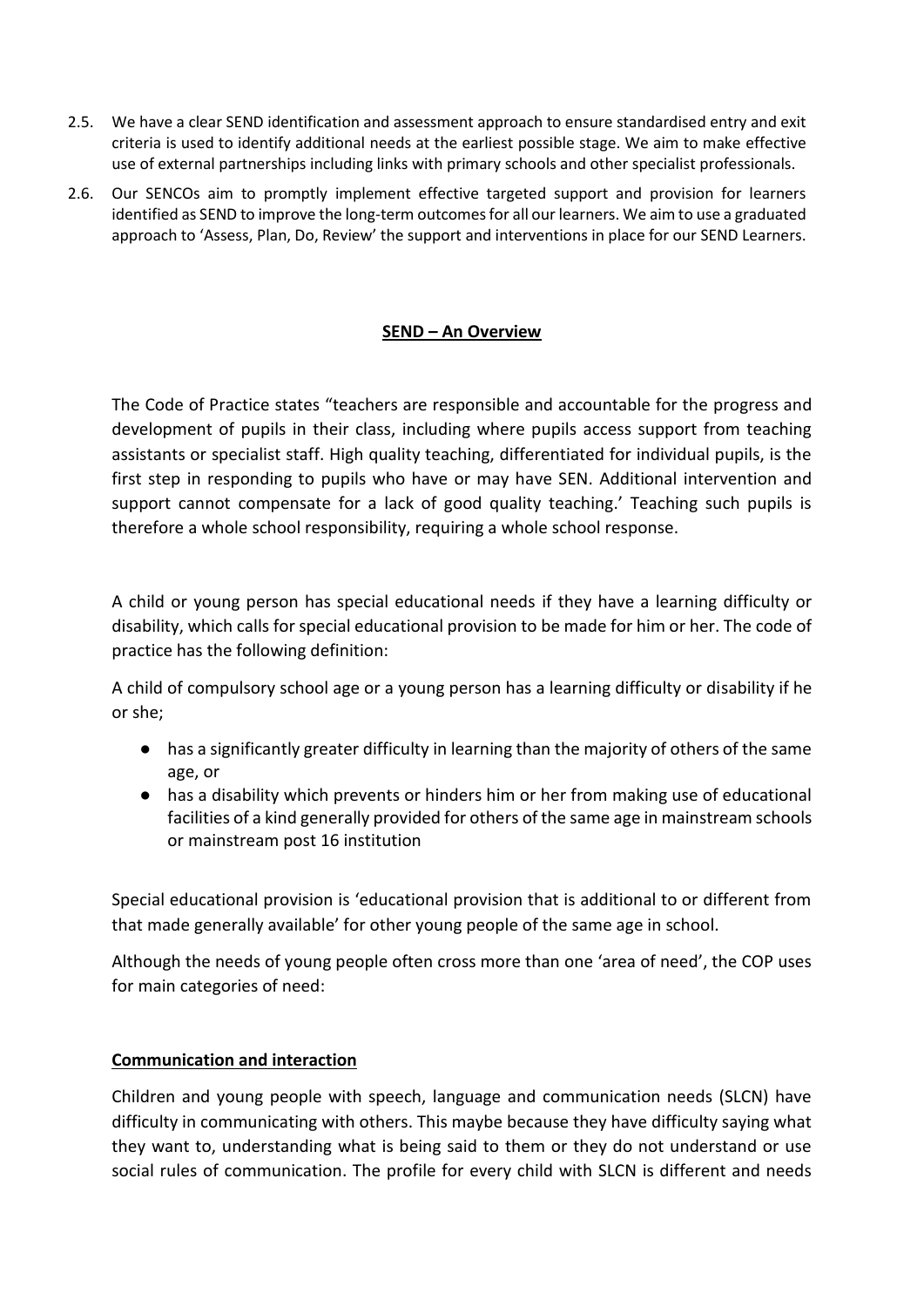may change over time. They may have difficulty with one, some or all of the different aspects of speech, language or social communication at different times of their lives.

#### **Cognition and learning**

Support for learning difficulties may be required when young people learn at a slower pace than their peers, even with appropriate differentiation. Learning difficulties cover a wide range of needs, including moderate learning difficulties (MLD, severe learning difficulties (SLD), where children are likely to need support in all areas of the curriculum and associated difficulties with mobility and communication, through to profound and multiple learning difficulties (PMLD), where children are likely to have severe and complex learning difficulties as well as a physical disability or sensory impairment.

#### **Social, Emotional and Mental Health difficulties**

Young people may experience a wide range of social and emotional difficulties, which manifest themselves in many ways. These may include becoming withdrawn or isolated, as well as displaying challenging, disruptive or disturbing behaviour. These behaviours may reflect underlying mental health difficulties such as anxiety or depression, self-harming, substance misuse, eating disorders or physical symptoms that are medically unexplained. Other young people may have disorders such as attention deficit disorder, attention deficit hyperactive disorder or attachment disorder.

#### **Sensory and/or physical needs.**

Some young people require provision because they have disability, which prevents or hinders them from making use of the educational facilities generally provided. These difficulties can be age related and may fluctuate over time. Many young people with vision impairment (VI), hearing impairment (HI) or multi-sensory impairment (MSI) will require specialist support and/or equipment to access their learning, or habilitation support. Children and young people with an MSI have a combination of vision and hearing difficulties.

There are 3 levels of needs highlighted in the register. These are:

**K-Sen Support:** The learner needs additional help over and above the normal differentiated curriculum. Lack of progress, or the inability to work in the correct manner could trigger concern in this area. Some learners may need school Support Plus**:** External agencies are involved to further support the learner. The SENCO, parents and teacher referrals at School Action determine action taken.

**N – 'monitoring' or previously had support but no longer needed:** The learner is currently on record as going through an assessment of need procedure where information is gathered.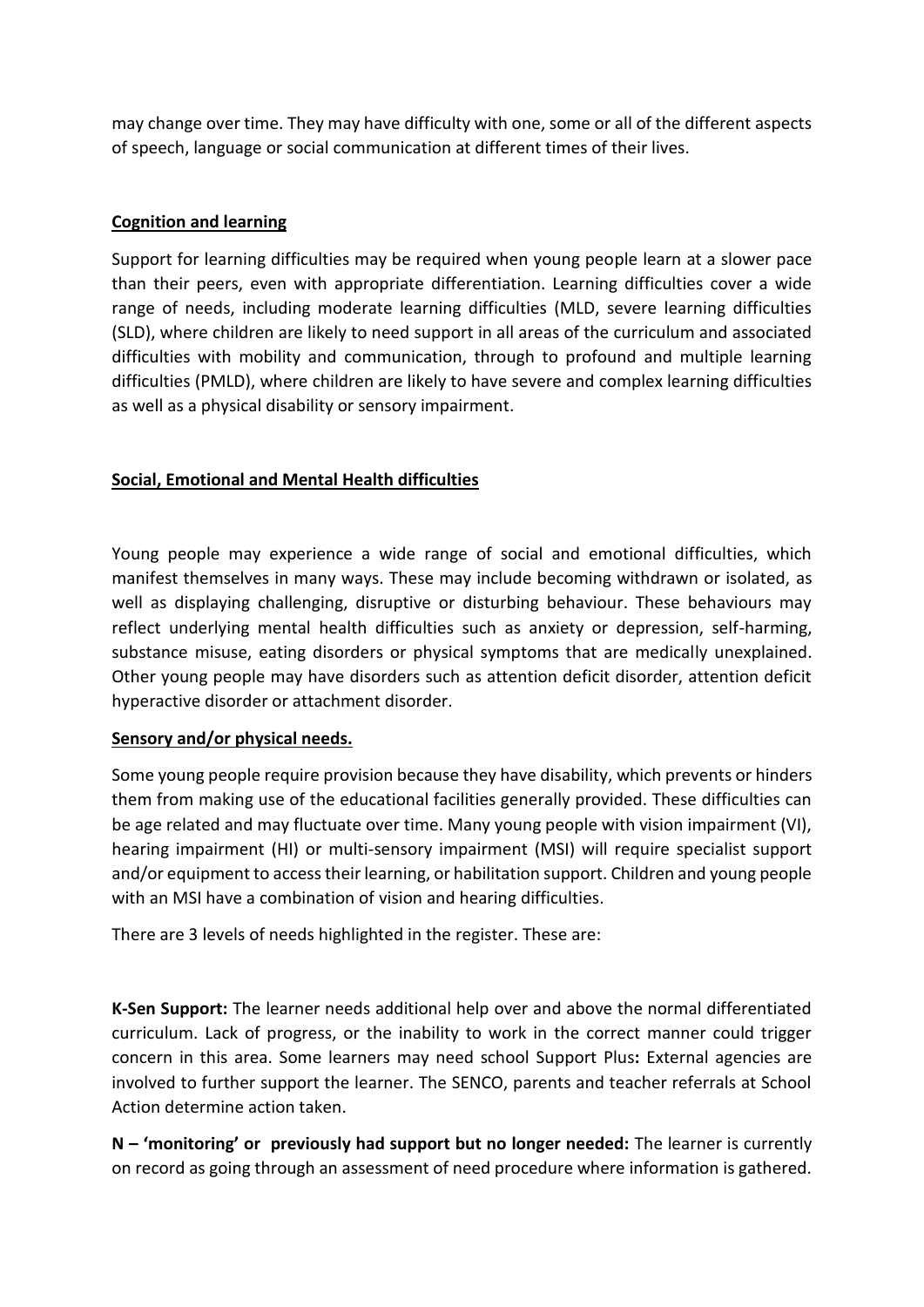Students will not go from 'N' to 'K' without a discussion with parents. This may be prompted by an external agency. Students become 'N' where a student no longer receives SEN support but we want to keep a record to ensure the student continues to manage without support at all key stages eg when content gets heavier or during exam concession assessments.

**EHCP:** A document highlighting a pupil's complex needs and what provision is needed to increase levels of progress. This is reviewed annually by the SENCO and involves parents and support agencies from in and out of school.

The strategies that are to be employed to enable a learner to progress are recorded in Learning support plan.

The support plan is drawn up by the SENCO in consultation with the learner, parents and teachers. Any targets on the support plan should be specific, measurable, attainable, realistic and timed (SMART). The support plan is reviewed at least 3 times a year, where targets are assessed and set.

#### **Codes and Abbreviations most common to SEND**

| <b>CODE</b>    | <b>SUMMARY OF ABBREVATIONS</b>                     |  |  |
|----------------|----------------------------------------------------|--|--|
| $\overline{c}$ | <b>Communication and Interaction</b>               |  |  |
| <b>SLCN</b>    | <b>Speech, Language and Communication Needs</b>    |  |  |
| <b>ASD</b>     | <b>Autism Spectrum Disorder</b>                    |  |  |
| AS             | <b>Asperger Syndrome</b>                           |  |  |
| CL             | <b>Cognition and Learning</b>                      |  |  |
| <b>MLD</b>     | <b>Moderate Learning Difficulties</b>              |  |  |
| <b>SLD</b>     | <b>Severe Learning Difficulties</b>                |  |  |
| <b>PMLD</b>    | <b>Profound and Multiple Learning Difficulties</b> |  |  |
| <b>SpLD</b>    | <b>Specific Learning Difficulties</b>              |  |  |
| <b>DYX</b>     | <b>Dyslexia</b>                                    |  |  |
| <b>DYC</b>     | <b>Dyscalculia</b>                                 |  |  |
| <b>DYP</b>     | <b>Dyspraxia</b>                                   |  |  |
| <b>SEMH</b>    | <b>Social, Emotional and Mental Health</b>         |  |  |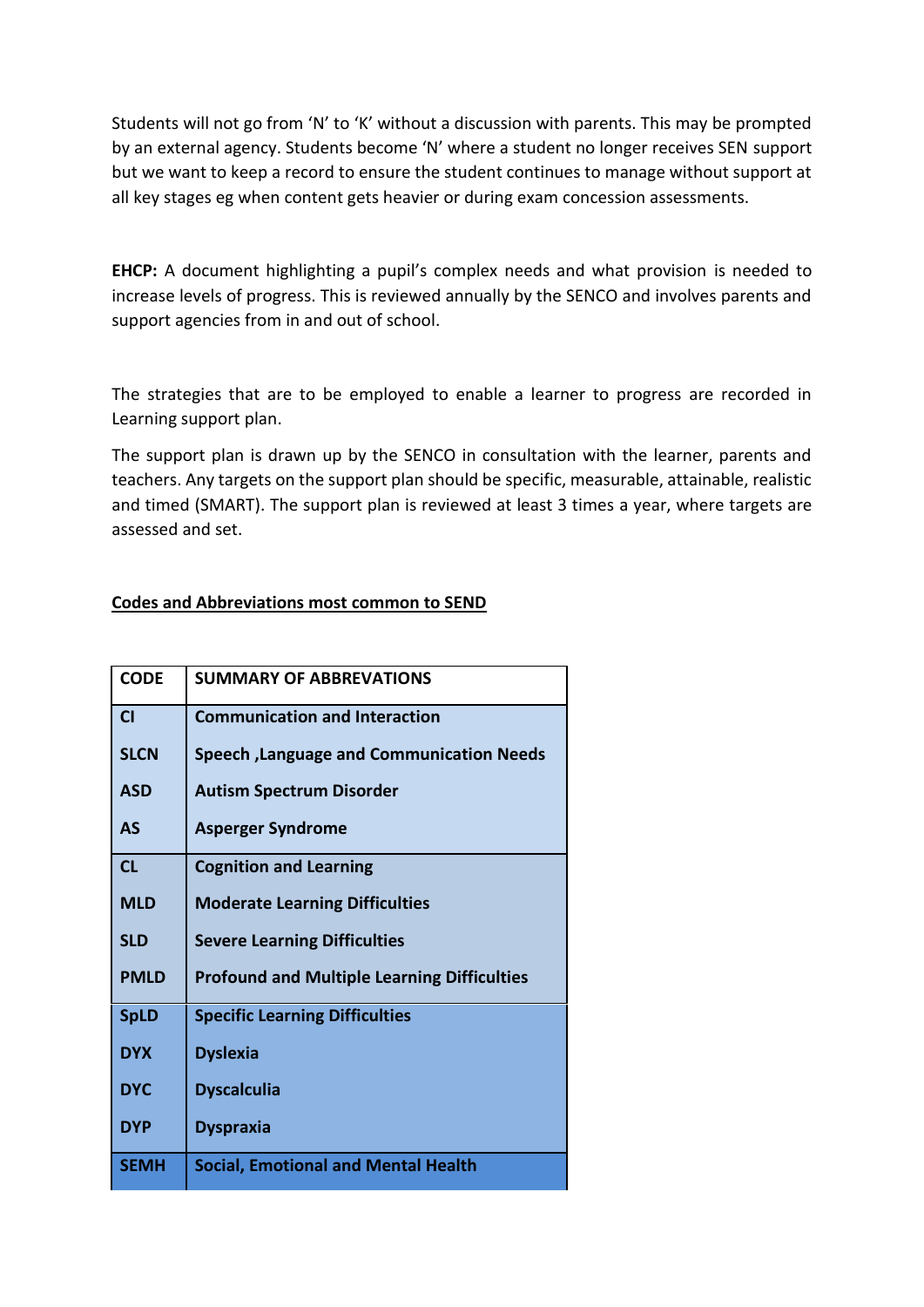| <b>ADHD</b>  | <b>Attention Deficit Hyperactive Disorder</b>      |  |  |
|--------------|----------------------------------------------------|--|--|
| <b>PD</b>    | <b>Physical Disability</b>                         |  |  |
| VI           | <b>Vision Impairment</b>                           |  |  |
| HI           | <b>Hearing Impairment</b>                          |  |  |
| <b>MSI</b>   | <b>Multi-sensory Impairment</b>                    |  |  |
| <b>CVD</b>   | <b>Colour Vision Deficiency</b>                    |  |  |
| <b>INA</b>   | <b>International New Arrival</b>                   |  |  |
| <b>EAL</b>   | <b>English as an Additional Language</b>           |  |  |
| <b>EP</b>    | <b>Educational Psychology</b>                      |  |  |
| <b>OH</b>    | <b>Occupational Health</b>                         |  |  |
| PT           | <b>Physio Therapy</b>                              |  |  |
| LWO          | <b>Ladywood Outreach Service</b>                   |  |  |
| <b>BBS</b>   | <b>Bolton Behaviour Service</b>                    |  |  |
| <b>CAMHS</b> | <b>Children, Adolescent, Mental Health Service</b> |  |  |
| <b>SaLT</b>  | <b>Speech and Language Therapist</b>               |  |  |
| <b>EP</b>    | <b>Educational Psychologist</b>                    |  |  |
| <b>SSS</b>   | <b>Sensory Support Service</b>                     |  |  |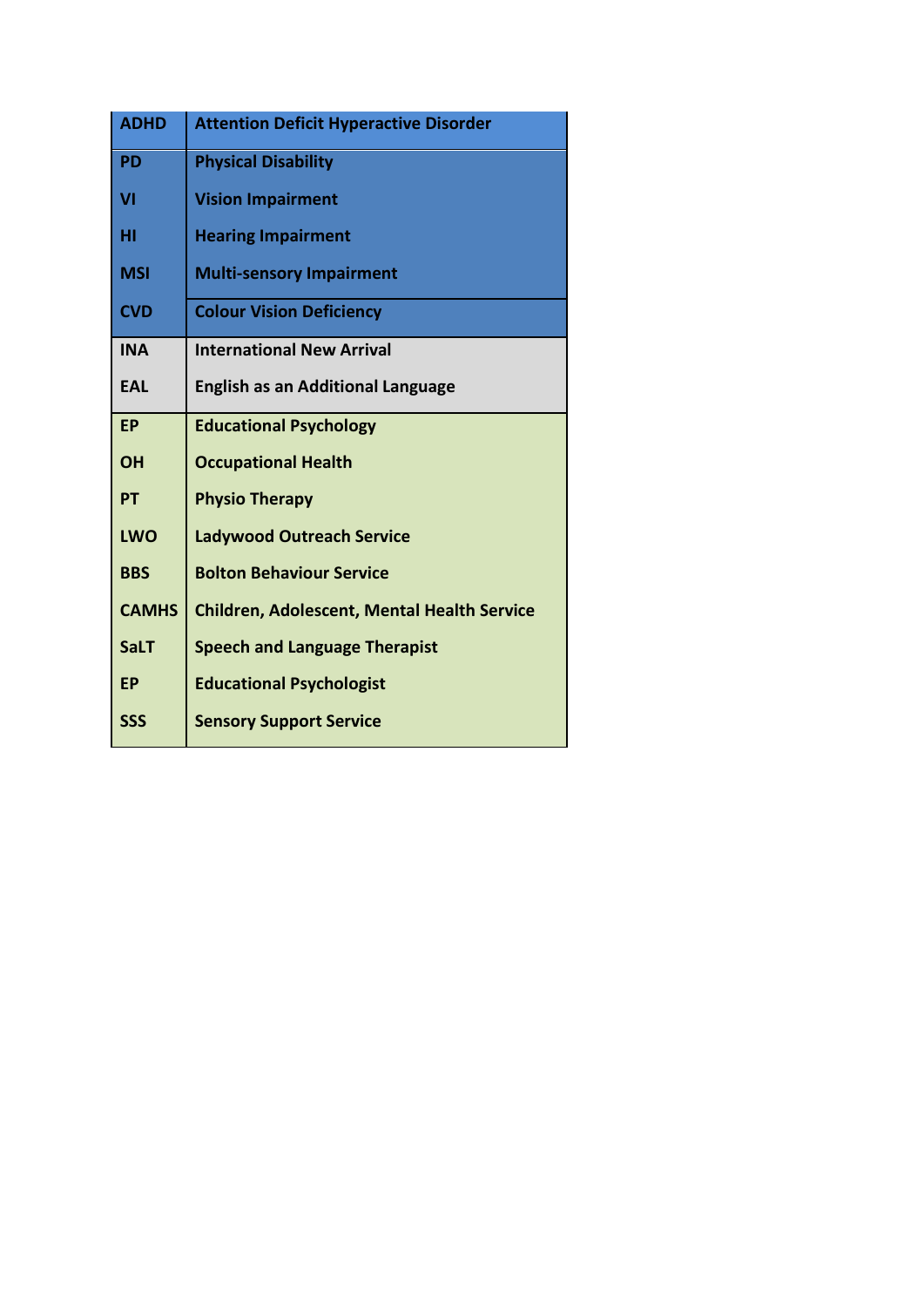# **How does our school ensure that pupils who need extra help are identified?**

Pupils are identified as having special educational needs through a variety of ways including the following: -

- Information from primary schools during transition or a transition meeting if a child joins us through a different admissions process
- Concerns raised by parent will prompt an assessment of need process
- Concerns raised by teacher through a referral form which will begin an assessment of need process
- Literacy and Numeracy baseline tests and reviews after each learning cycle. This may suggest a need for further support beyond high quality teaching
- Liaison with external agencies e.g. Educational Psychology Service, Community Paed, Ladywood etc
- Recommendations from our School Advisory Service and TAC team

Most students are supported within the mainstream classroom to enable them to access a broad and balanced curriculum alongside their peers and we do our best to avoid withdrawal from lessons but some students may need a more personalised learning programme if recommended by External Agencies or as a Statutory requirement. Our school also has a nurture group for students who may need additional support, not restricted to academic support. Where students are withdrawn consent from parents will be given and opportunities to catch up on work will be made.

We are also aware that our SEND cohort includes a more specific cohort of high attaining and talented students. Therefore, where students have SEN but are also high attaining further attention is given to stretch and challenge, including the Scholars Programme.

# **What should a parent do if they think their child may have special educational needs?**

In the first instance contact your child's Mill Tutor who can then ensure a referral process is followed; if you still have concerns you can contact the SENDCo Ms Williams. Where students are supported regularly by Pastoral and the TAC team, they can also refer a child to the SENDCo. We pride ourselves on building positive relationships with parents and we are aware that parents want to discuss emerging needs as quickly as possible but we use our referral procedure to ensure that students receive the best support they can. Parents can also consult the Bolton Local Offer Page.

#### **Who will explain my child's needs and progress to me?**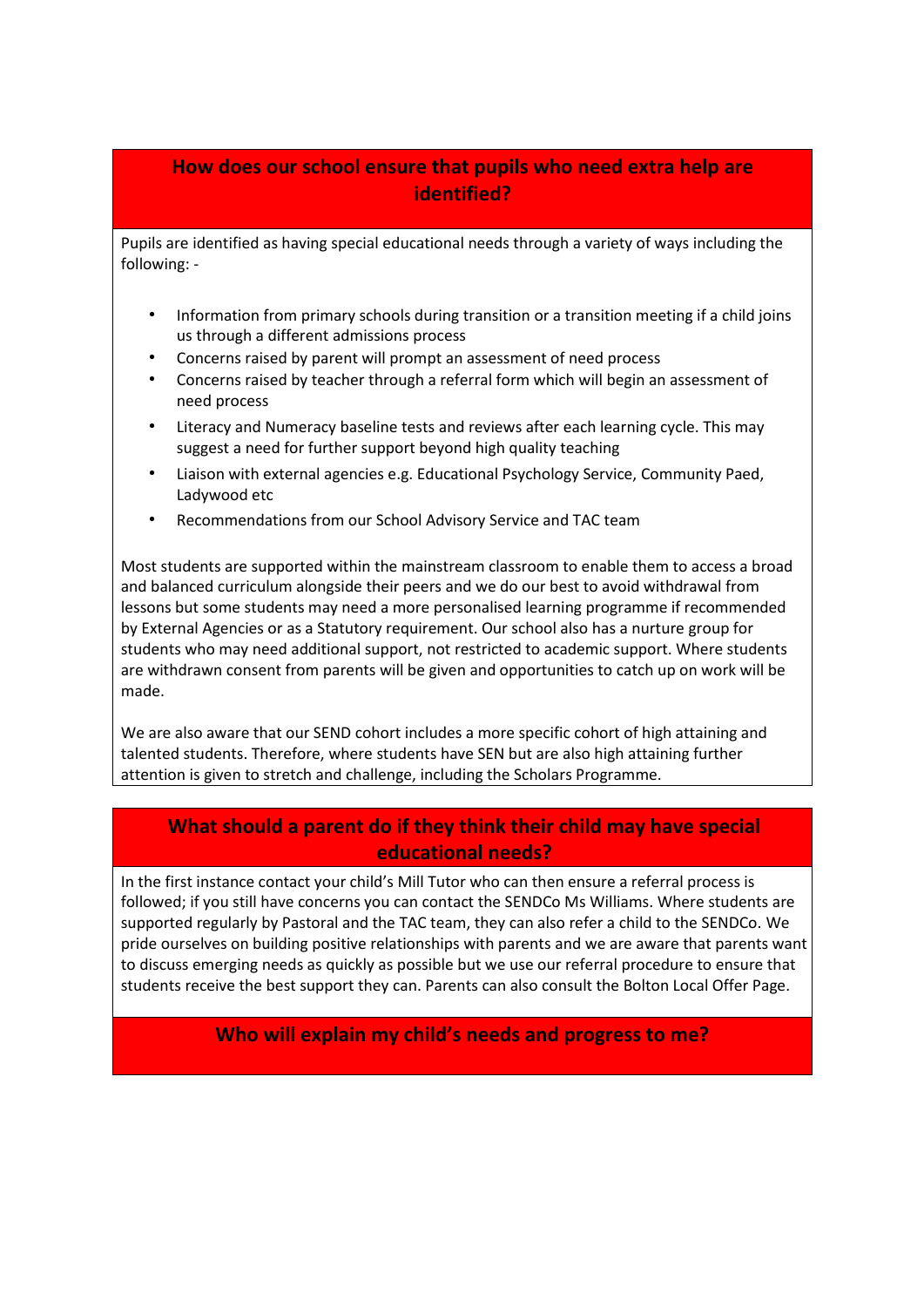If your child is identified as having SEND support beyond high quality classroom teaching it is our priority to ensure this is communicated at the first opportunity. Where issues arising are more urgent or private, meetings can be arranged with either the SENDCo, our Support Staff or Pastoral Team. Mill tutors regularly make contact and they are the first port of call. Individual subject teachers should be contacted for subject specific issues. The SENCo can then coordinate with those subject leaders to best support the child.

### **How will school support my child?**

- The SENDCo oversees all support and progress of any child requiring additional help across the school but teachers are the first port of call in the adaptations that have been made as they will be subject dependent.
- The class teacher will oversee, plan and work with each pupil with special educational needs or disabilities in their class to ensure that progress in every area is made.
- If your child has an Education, Health & Care Plan then a provision will be put in place that allows your child to fulfil the objectives set by the local authority, including TA support hours but not restricted to.
- For children needing support beyond classroom teaching an Assess, Plan, Do, Review will be implemented and led by most appropriate member of staff. If they are making sufficient progress with adaptations at classroom level alone, an APDR record may not be needed. These are reviewed termly.
- If SEND students are making less progress either academically or pastorally, beyond attendance issues, we may withdraw your child to receive support within our Progress Centre including; social skills, literacy, numeracy, speech & language, organisation, memory and more specific intervention programmes relating to ASD and ADHD.
- The SEN team and the pastoral team meet weekly to discuss anyone who may have emerging needs
- Teachers are trained on assessment of need procedures to ensure your concerns are meet as quickly and efficiently as possible.

#### **How do teachers match the curriculum to an individual child's needs?**

Class work is pitched at appropriate level so that all pupils are able to access it according to their specific needs. There are then adaptations made on an individual basis including stretch and challenge. Teachers will assess for learning to ensure that anyone needing the worked scaffolded receives support. Typically, this might mean that in a lesson there would be three different levels of work set for the class. The benefit of mixed group is that all pupils can access a lesson and learn at their level but can aspire to work above and beyond. KLAB prides itself on high quality teaching and teaching staff address the needs of all pupils in the classroom.

This is monitored regularly through drop-ins, book looks and reviews of data by the SENDCo in collaboration with Head of Departments. Each department also set a department target for SEND. Where work may need further adaptation, staff are exposed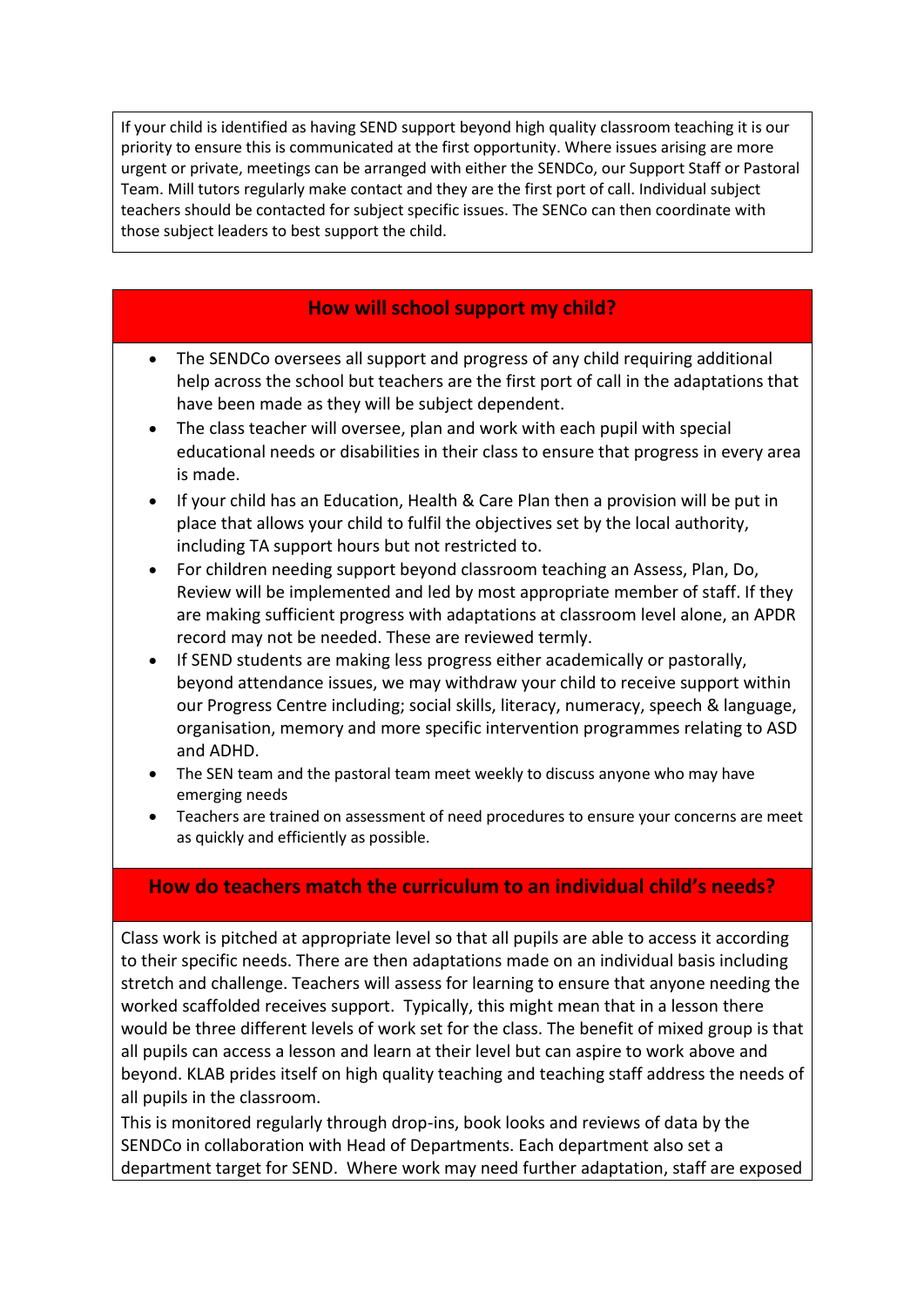to regular CPD opportunities and can request further advice on specific learning needs; CPD focuses on SEND at all ability levels.

# **How are the school's resources allocated and matched to children's special educational needs?**

We ensure that all pupils with special educational needs are provided for to the best of the school's ability with the funds available. The budget is allocated on a needs basis. The pupils who have the most complex needs are given the most support.

For students who made need additional intervention beyond HQT, resources and intervention programmes are allocated after testing.We also fund external agency support from an SEND advisory service, an EAL Hub and the Ladywood Outreach service. These provisions are only used as a last resort when all parties are in agreement that a student is not progressing based on their SEND need.

We have a team of teaching assistants and part of their responsibility is to deliver programmes designed to meet individual needs of students who have an Education, Health and Care Plan. Where all parties believe that school are unable to meet the demands of a student we may apply for a "Top-up" additional funding which will be decided by the Local Authority.

### **How is the decision made about what type and how much support my child will receive?**

The class teacher and the SENDCo will discuss the child's needs and what support would be most appropriate. In most cases the SENDCo is guided by the SEND Code of Practice. Different children will require different levels of support in order to help them make progress and achieve their potential. Staff, parents and the pupil will also contribute to SEND meetings as a child centered approach is necessary.

**How does the school judge whether the support has had an impact?**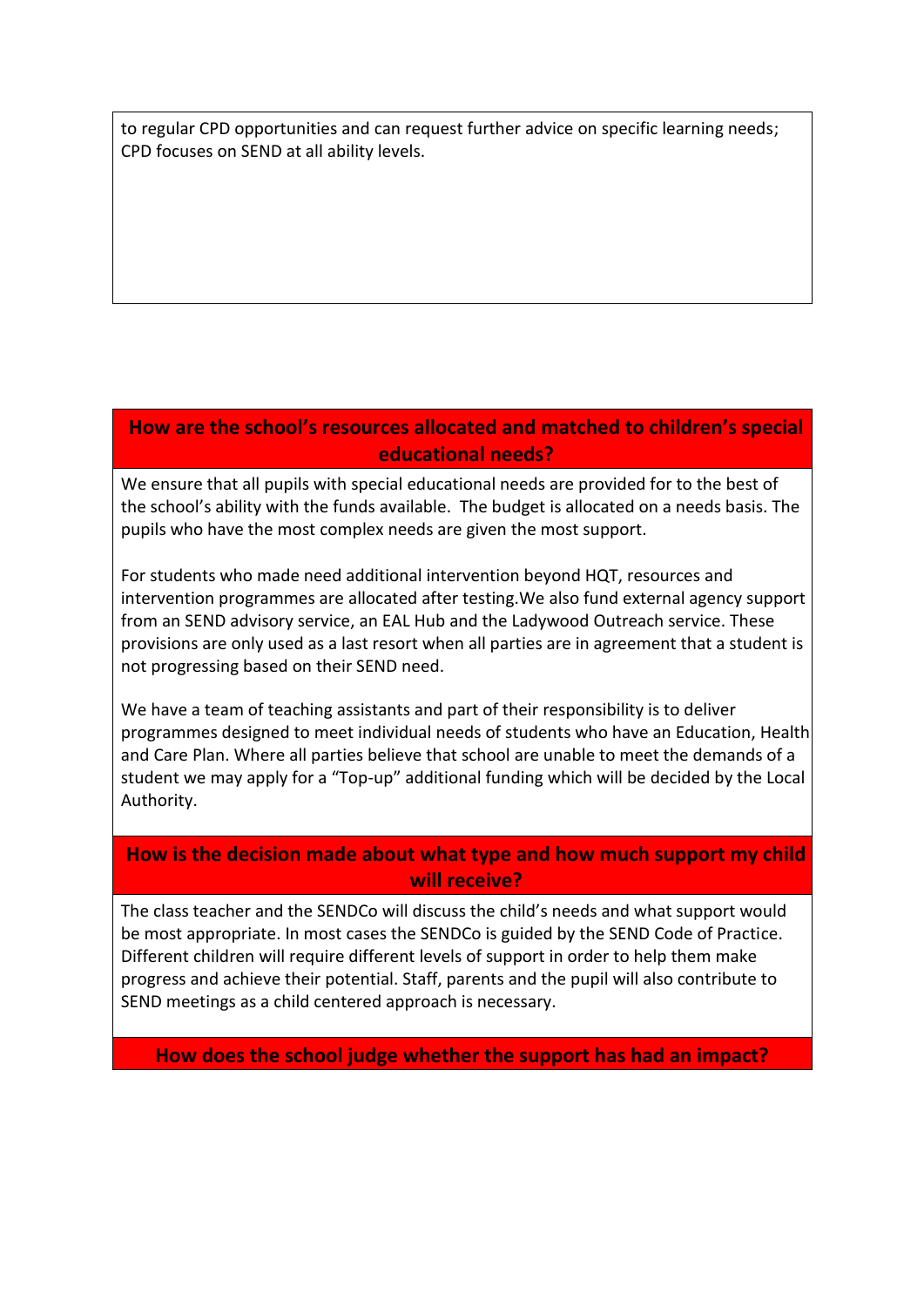- By reviewing pupil's academic and social progress on a termly basis and identifying any areas of concern.
- Through the school's data tracking system pupils who are not making expected progress against national / age expected levels will be discussed with both HOD and classroom teachers. If pastoral needs appear to be impacting a SEND students progress academically a meeting may also occur with a student's Progress Leader.
- Verbal or written feedback from the teacher, parent and pupil.
- Pupils may be taken off the Special Educational Needs register when they have made sufficient progress.

# **How will you help me to support my child's learning?**

- The class teacher or the SENDCo can offer advice and practical ways that you can help your child at home.
- If your child is on the special needs register and are not making the same academic progress as their peers then an Assess, Plan, Do Review will be completed. Within this targets are set and reviewed and parents are invited to attend.
- If your child has an Educational Health and Care Plan an annual review will take place.
- If a class teacher needs to discuss an issue with you, it will be done privately and strategies to support your child will be offered.
- Where necessary, your child will receive additional intervention beyond T and L in one of the areas listed above.
- Where pastoral issues are evident i.e., attendance, a Year Head may support your child in specific pastoral intervention.
- If deemed necessary by the SENCO or Safeguarding officer, School can make referrals to external services which may also support your child beyond what our school can offer

#### **How do you measure my child's progress?**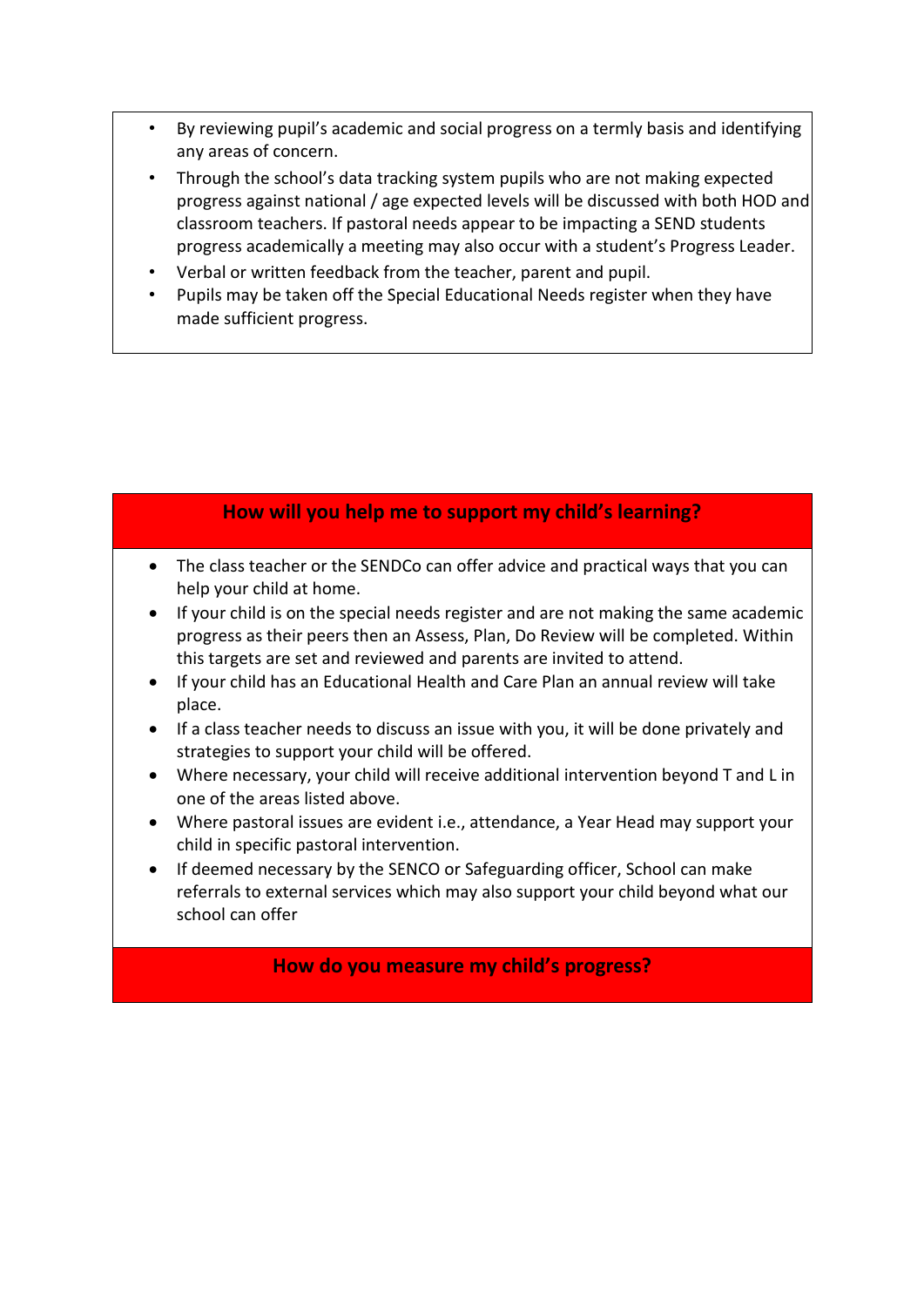- As a school we measure children's progress in learning against national age related expectations.
- The class teacher continually assesses each pupil. We will track pupil progress from their admission through to Year 11, using a variety of different methods.
- Pupils who are not making expected progress are identified after each learning cycle.
- At King's we also understand that SEND is very closely linked with pastoral and behavioural needs. Therefore, we also monitor attendance percentages and attitude to learning grades.

# **What is the pastoral, medical and social support available in the school to ensure my child's overall well-being?**

At King's we believe that all pupils are entitled to a broad, balanced and differentiated curriculum. Pupils are valued equally, regardless of ability and encouraged to exceed their potential. The achievements, attitudes and well-being of all pupils are important and practical steps are taken to account for pupils' varied life experiences and needs. As an inclusive school, all our vulnerable pupils are known to staff.

Members of the Senior Leadership Team greet and welcome pupils each morning. This ensures a smooth transition between home and school each day.

The Mill Tutor has initial responsibility for the pastoral, medical and social care of every child in their class. We have extra time with mill tutors at King's in comparison to other schools to ensure students have time to work on non-academic aspects of school life. If further support is required, the Form Tutor liaises with the Progress Leader or SENDCo for further advice and support if necessary.

The school has access to a Counselling service. We have staff who are trained in mental health first aid and our Pastoral team have minimal teaching time to ensure students can always access support .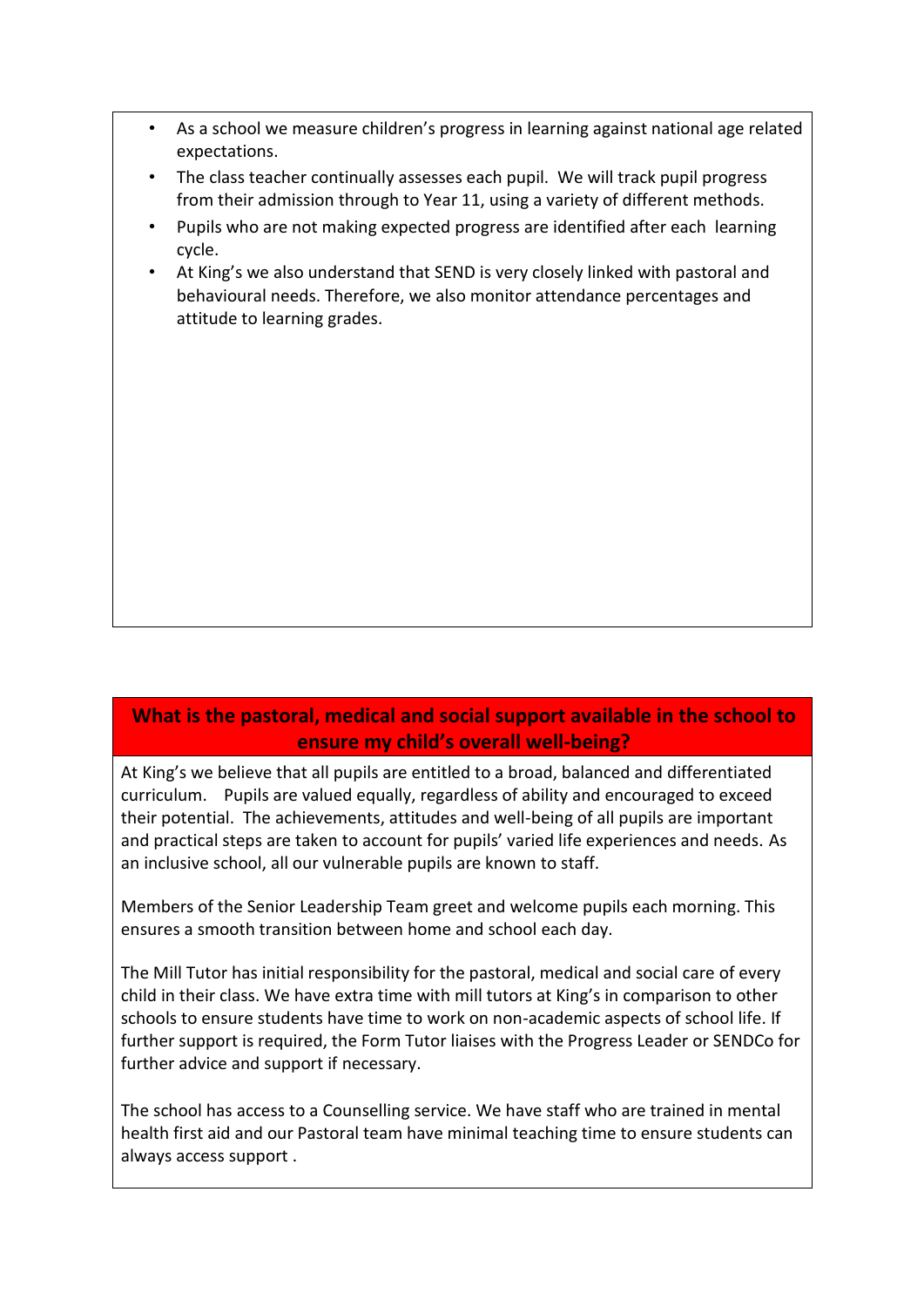# **How does the school manage the administration of medicines and personal care?**

We have a policy regarding the administration and management of medicines on the school site.

- Parents need to contact the Progress Leader if medication is recommended by Health Professionals to be taken during the school day.
- All medication will be stored in the school main office. If a pupil requires medication in school, this will be managed through an individual care plan written in conjunction with parents.
- Risk registers are completed in TAC meetings and risk assessments may be created accordingly

# **What support is there for behaviour, avoiding exclusion and increasing attendance?**

- We have a positive approach to behaviour management with a clear Behaviour for Learning Policy that is followed by all staff and pupils. We are an inclusive school and we make every effort to include all pupils in learning sessions with their class.
- The attendance of every child is monitored on a daily basis by the Year Head. Punctuality and absence are recorded and reported to the Head Teacher and Governing Body.
- Good attendance is rewarded through our whole school reward policy.
- The TAC team in school meet weekly to ensure we monitor those with attendance needs.
- As a behaviour for learning grade is entered for every lesson at King's we are able to quantify any positive or negative changes to your child's behaviour and will react when necessary.

#### **How will my child be able to contribute their views?**

We value and celebrate each child's views on all aspects of school life. This is usually carried out through the School Council.

If your child has a SEND profile they will be involved in putting it together and making changes when necessary.

If your child has an Education, Health Care Plan their views will be sought at the review stage, if appropriate.

#### **What specialist services and expertise are available at or accessed by the school?**

| Name: | Role: | <b>Qualifications</b> |
|-------|-------|-----------------------|
|       |       |                       |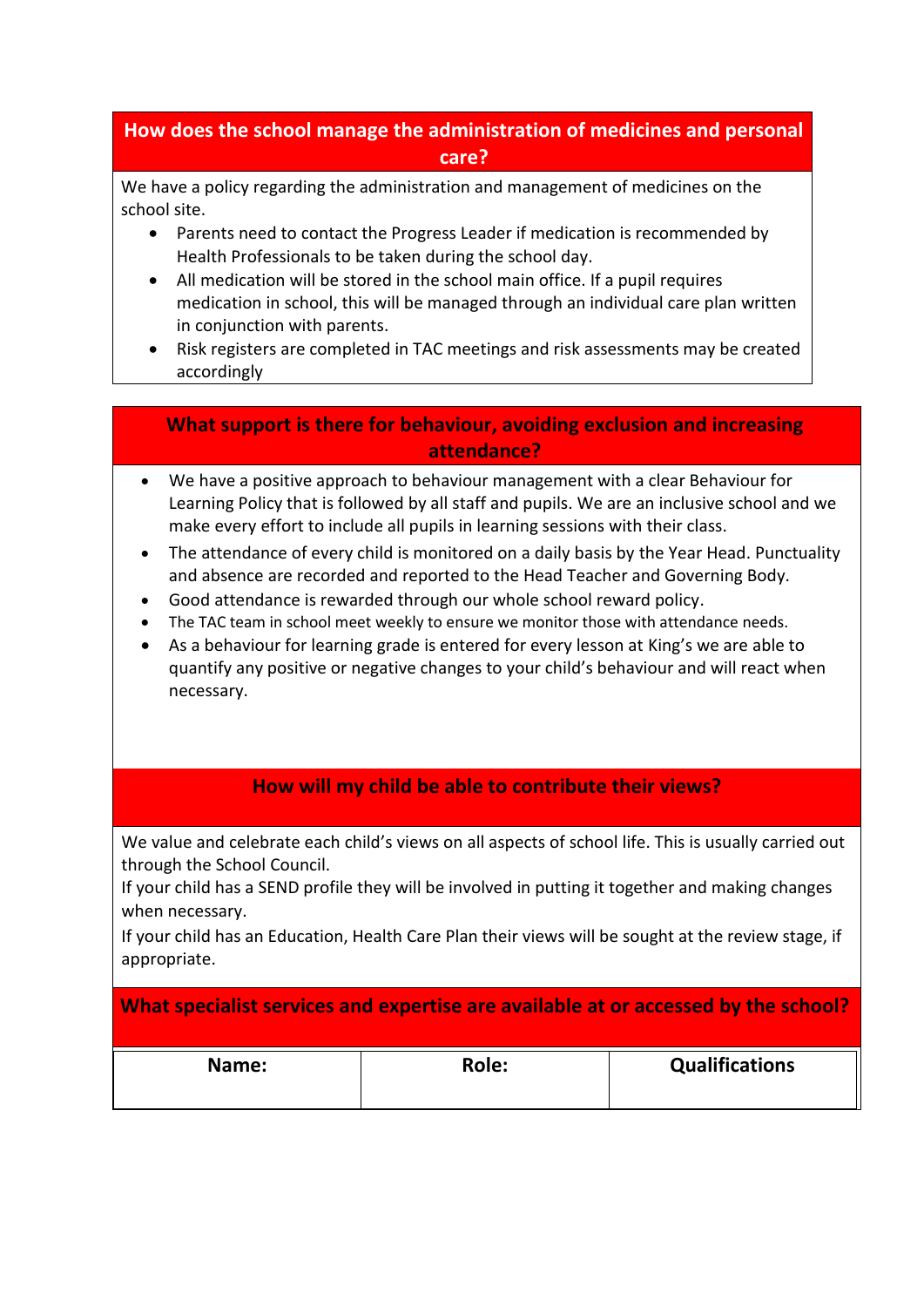| <b>Kelly Williams</b> | Assistant Head with<br>responsibility for SEN and<br>inclusion | Postgraduate Certificate<br>in<br>Special Educational Needs -<br>(SENDCo Award)<br>Masters in Education<br>&<br>Leadership.<br>PGCE secondary English. |
|-----------------------|----------------------------------------------------------------|--------------------------------------------------------------------------------------------------------------------------------------------------------|
| Irfan Umarji          | <b>Safeguarding details</b>                                    |                                                                                                                                                        |

We also work closely with any external agencies that we feel are relevant to individual children's needs within our school. These may include: GP, School Nurse, Clinical Psychologist, Paediatrician, Speech and Language Therapist, Occupational Therapist, Educational Psychologist, the Child and Adolescent Mental Health Service (CAMHS) and Social Services. We also have BSS complete mentoring sessions weekly and Heads of Years with previous mentoring experience.

# **What training have the staff supporting children with special educational needs had or are currently having?**

All of our teaching assistants take part in whole school CPD. Many of our TAs have received further level 2 training on precision teaching, numeracy, dyslexia, reading, spelling, and phonic programmes. Our TAs have received recent training on ASC in the classroom and writing social stories.

- Conversations
- We have two Specialist SPLD teachers
- Two TAs are specialised in phonics support
- We have a member of staff qualified in mental health First Aid
- Two TAs have completed their TA 3 course and are now completing their TA 4 course
- 3 of our TAs are qualified first aiders
- •

**How will my child be included in activities outside the classroom including day and residential trips?**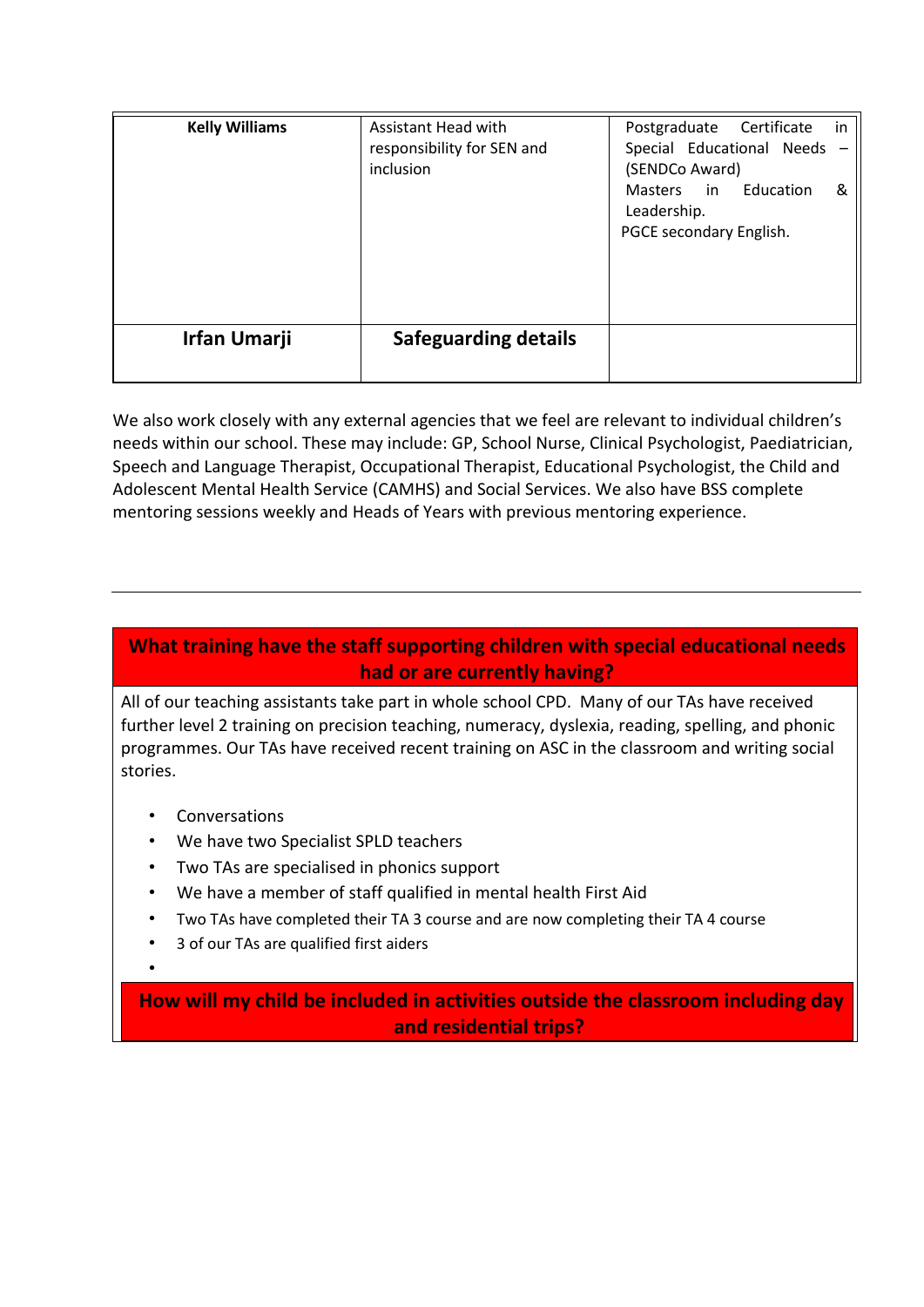We aim for all pupils to be given the opportunity to be included on school day trips and residential stays. We will provide the necessary adaptations, having consulted with you, to ensure that this is successful. Children will only attend day trips with your permission. A risk assessment is carried out prior to any off-site activity to ensure everyone's health and safety will not be compromised. In the unlikely event that it is considered unsafe for a pupil to take part in an activity, then alternative activities, which will cover the same curriculum areas will be provided in school.

#### **How accessible is the school environment?**

The school is a temporary site with not main flights of stairs, therefore no lifts are currently in operation. All entrances have ramps.

There is, however, disabled access throughout the building including lifts and disabled toilets. The school will have regard to the Equality Act 2010, the Children's and Families Act 2014 and the Code of Practice 2014 in terms of admitting pupils with disabilities. All members of the school community, including pupils, parents and staff, are invited to inform the school of any disability they have and Reasonable Adjustments will be made. Usually, relevant information will be collection during our Transitions work however, we encourage parents to provide school with any new medical information, as usually students are presented with a Health and Care Plan.

Reasonable Adjustments may also be provided during Access Arrangements: this may depend on medical evidence.

**How will the school prepare and support my child when joining the school or transferring to a new school?**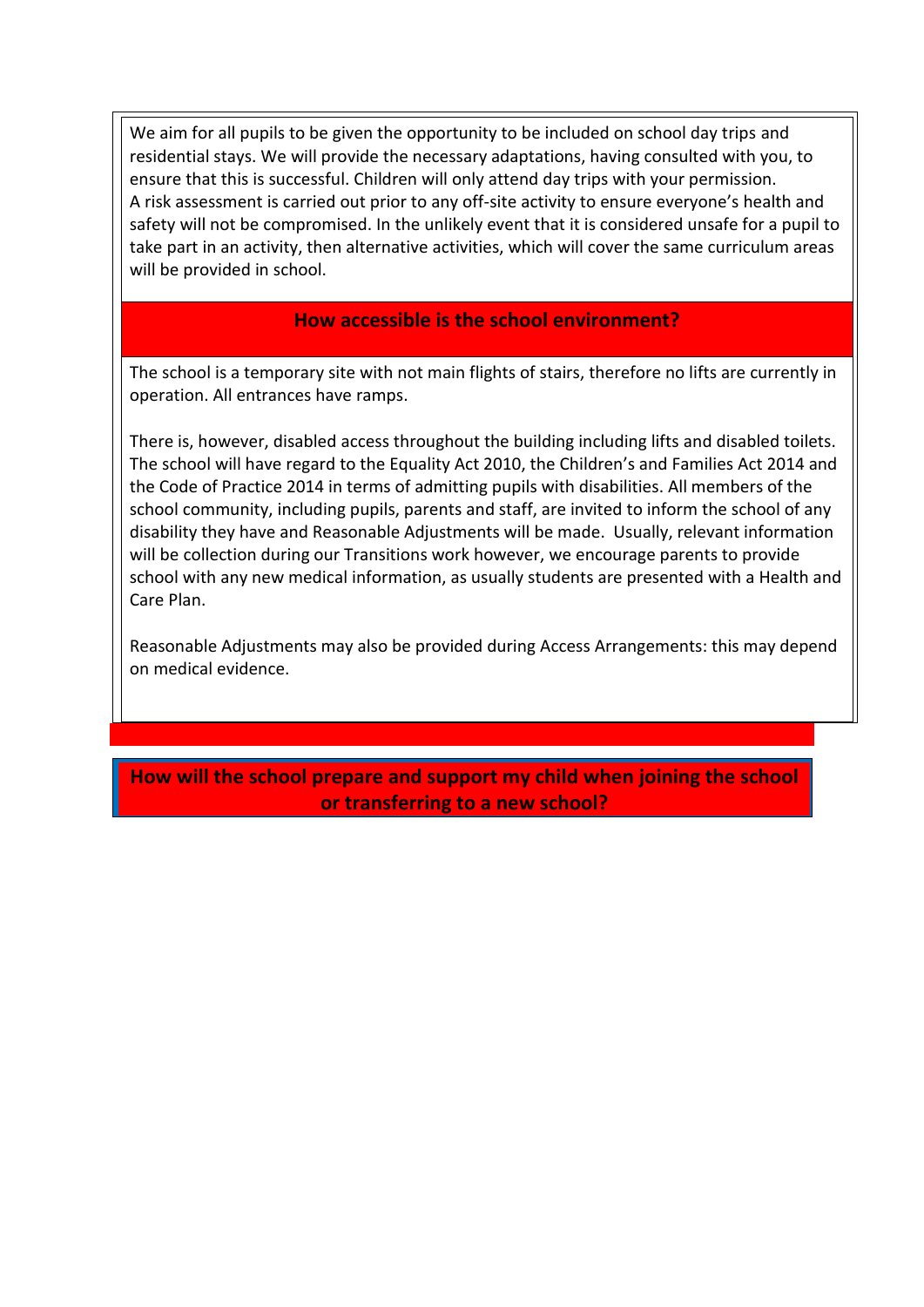Members of the TAC team and the SENDCo liaise with the primary schools regarding pupils who will require support when they start at King's. Important information will be transferred during this time. However, Parents may choose to communicate any concerns to our school during this time. Parents are invited to speak to the SENDCo during the transition evening and at the beginning of Year 7 during parents evening.

On entry, all pupils will be assessed using;

- CATs
- NGRT and NGST
- Prior attainment

If necessary, students may be assigned a keyworker earlier and complete transition visits earlier. This allows some students to cope with the transition between primary and secondary school. Primary schools contact the school SENDCo if they believe this will support students. They may also be placed in a Nurture group to support transition and the needs of the this group will be determined during transition meetings.

Early identification, assessment and provision for any pupils with Special Educational Needs and Disabilities (SEND) are very important for the following reasons:

- it can minimise the difficulties that can be encountered;
- it can maximise the likely positive response of the pupil;
- it can allow for a temporary learning difficulty to be overcome and for future learning to be unaffected;
- if the child's learning difficulty prove less transient when addressed by the school alone then external agencies can be brought in earlier and very likely with more success.

**How are parents involved in school life?**